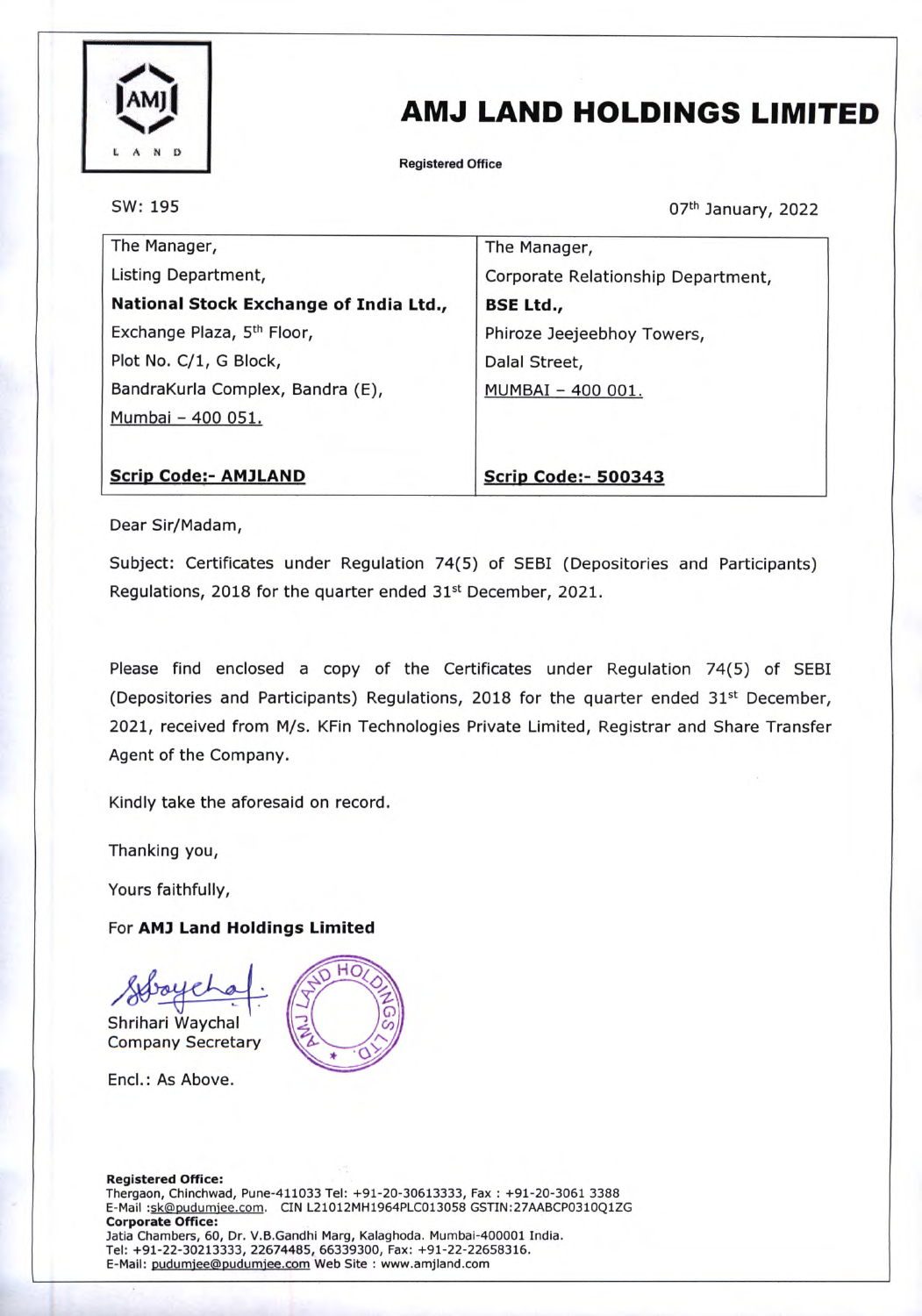**KFINTECH** 

KFIN/MRVS/NSDL/74(5) E/1 Date: 06/01/2022

NATIONAL SECURITIES DEPOSITORY LIMITED TRADE WORLD 4TH FLOOR KAMALA MILLS COMPOUND SENAPATI BAPAT MARG LOWER PAREL MUMBAI - 400 013

Dear Sir(s),

Sub: Certificate under Regulation 74(5) for the quarter ended December 31, 2021

We as Registrars, Share Transfer and Depository Services agents of the AMJ LAND HOLDINGS LIMITED, certify that the details of securities dematerialized/rematerialized during the aforesaid period, as required under Regulation 74(5) of SEBI (Depositories and participants) Regulations 2018 have been furnished to all the Stock Exchanges where the shares of the company are listed.

Thanking you,

Yours faithfully, For KFIN TECHNOLOGIES PRIVATE LIMITED Authorized signatory

CC TO:

THE COMPANY SECRETARY AMJ LAND HOLDINGS LIMITED THERGAON CHINCHWAD **PUNE** MAHARASHTRA 411033

## KFin Technologies Private Limited

Registered & Corporate Office

Selenium Building, Tower-B, Plot No- 31 & 32, Financial District, Nanakramguda, Serilingampaliy, Hyderabad, Rangareddi, Telangana, India, 500032, Ph: +91 40 6716 2222, 7961 1000 | https://www.kfintech.com | CIN : U72400TG2017PTC117649